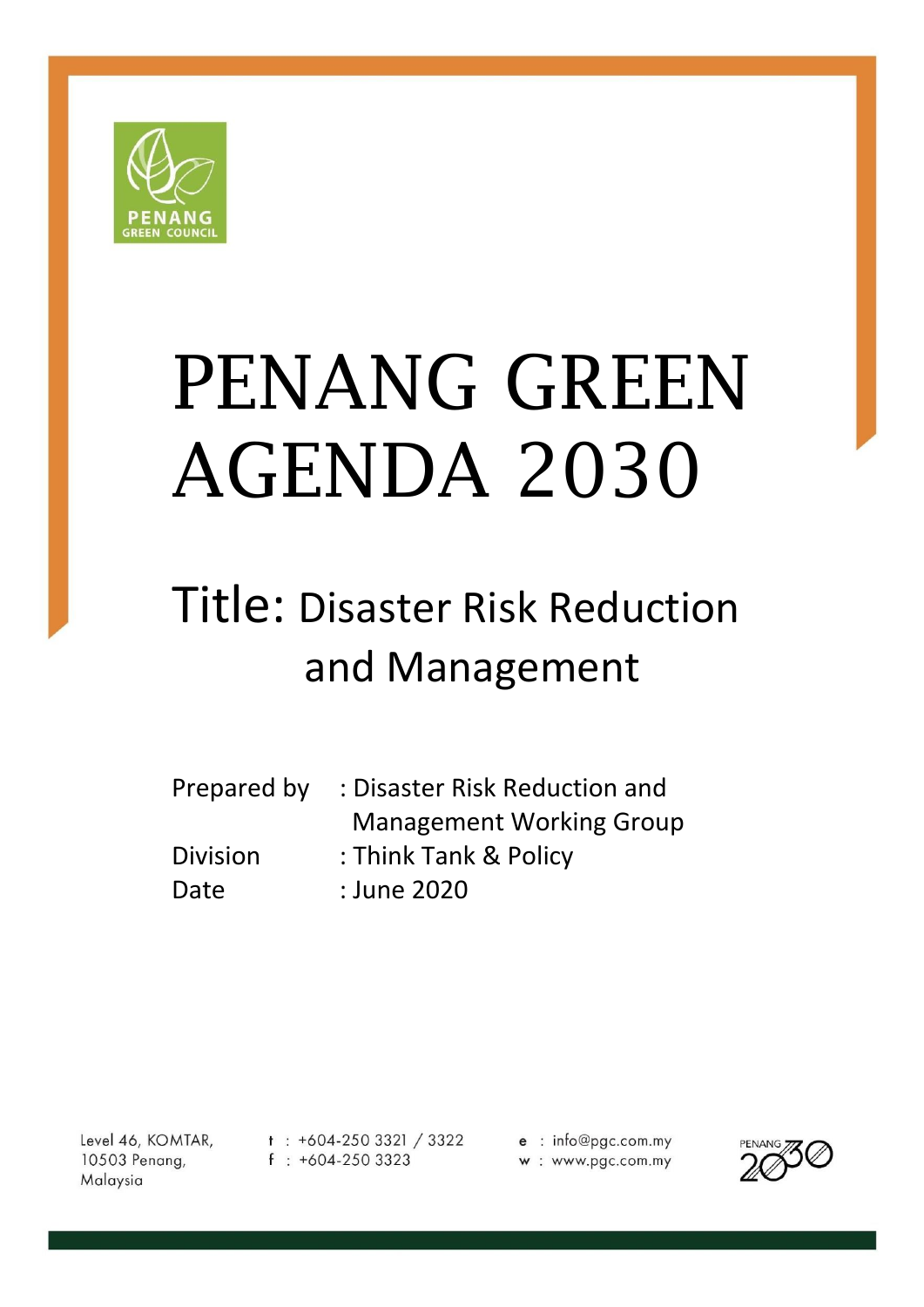## **EXECUTIVE SUMMARY**

Penang is susceptible to disasters, ranging from the annual occurrence of floods and severe air pollution to occasional landslides. Although the disaster fatality rates are relatively low, economic losses and social upheaval experienced by victims and the public cannot be underestimated. As the pace of development continues and the impact of climate change becomes more apparent, the frequency and severity of these disasters will increase. Instead of reacting to events as and when they happen, it is pertinent that the Penang State Government takes more proactive steps to identify, assess and monitor risks and the vulnerability of Penang. A thorough risk and vulnerability assessment is an essential start to effective disaster risk reduction and management in Penang.

The current governance structure set out in MKN 20 is top-down, confined to government actors and dealing mainly with operational matters during a disaster. Within the current structure, District Officers play an important role in initiating and coordinating efforts at a local level. At the state level, a small team under the State Secretary (or Setiausaha Kerajaan Negeri) is in charge of not only disasters but also safety and security. Resources are being stretched and the various Government departments are just about able to deal with situations when they arise; no agency is in charge of making sure Penang is resilient against future new threats. Furthermore, despite the important role of Non-Government Entities (NGEs) in providing the much needed emergency aid and after-care programmes, the Penang State Government currently does not have a strategy to work with these actors effectively.

In this current system, the role of the public in recognising and preparing for risks is also neglected. Lack of awareness and knowledge about how to deal with risks increases their vulnerability and cause unnecessary fatality and damage. Lack of proactiveness from the community could also complicate rescue missions. Penang's first responders and rescue teams are already doing an important job in protecting lives and property but more can be achieved by enhancing the role of the community.

The Working Group on Disaster Risk Reduction and Management proposes the following **four recommendations** to improve disaster management in Penang, after taking into account their impact and ease of implementation:

#### **1. Programme to increase public awareness and education (2020)**

There needs to be programmes to raise awareness and educate the public about disaster risks in Penang and, more importantly, what to do during a disaster. This can be done through the formal education system (schools etc) as well as capacity-building courses or training with vulnerable groups. If the public is more aware of the disaster risks and is well prepared, it will have a huge impact on reducing the vulnerability of Penang to disaster. This will also make the work of emergency services more effective. This is a low hanging fruit that can be implemented quite quickly.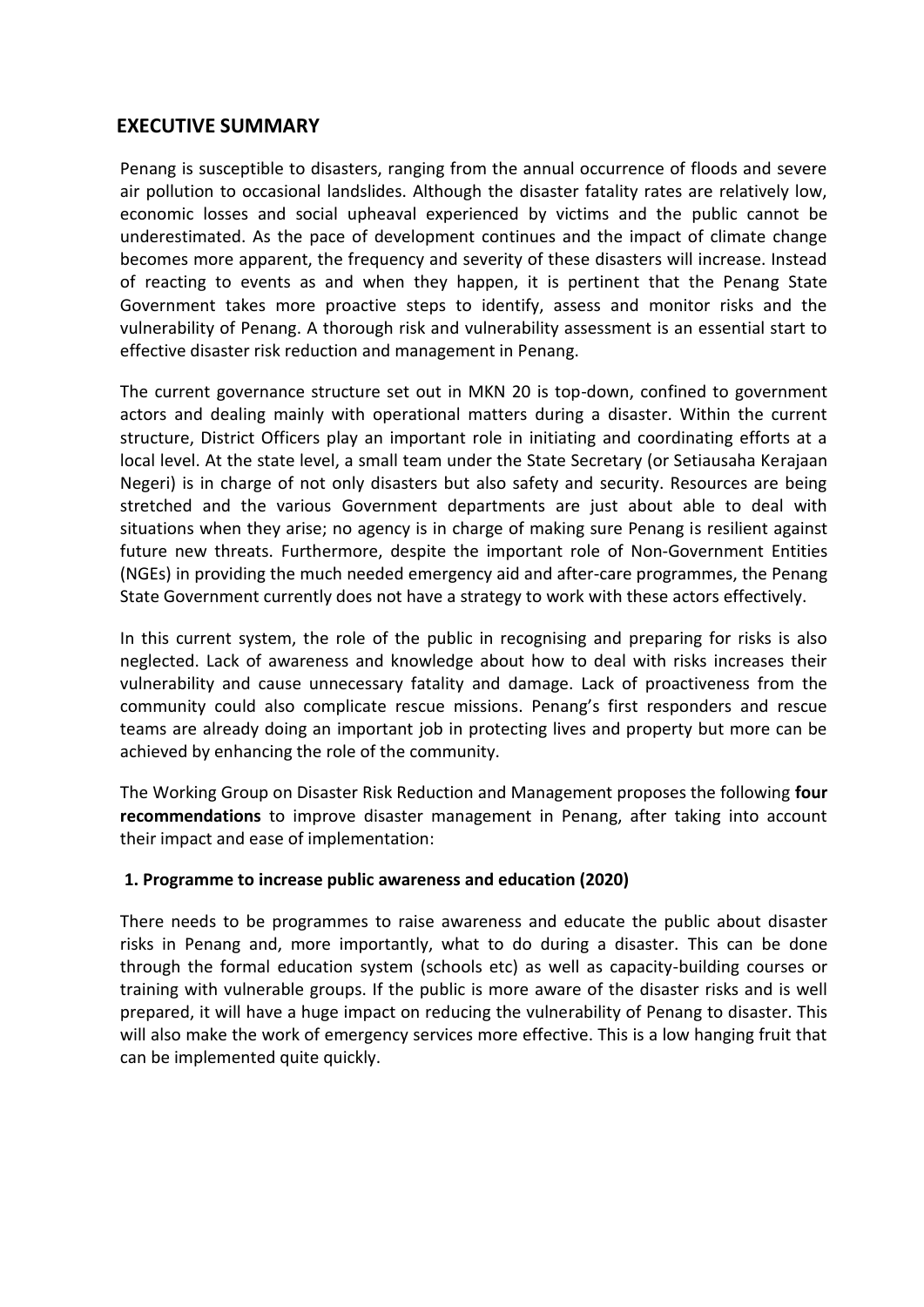#### **2. Better early warning system (2020)**

This is about increasing the capacity of the State to improve the disaster early warning system either by integrating data systems, adopting more effective dissemination technology (WhatsApp etc), or placing more equipment (e.g. sensors) in the right locations. Improving the early warning system will have a positive impact on the resilience of Penang in facing future disaster risks. This, like a low hanging fruit, can be implemented relatively quickly.

#### **3. Setting up a dedicated disaster management unit at the State level (2021)**

The establishment of a dedicated disaster management unit will improve the capacity of the State to deal with disasters. For example, the development of a proper and proactive disaster management framework with clear strategies to reduce the number of victims and economic losses caused by disasters can build Penang's resilience. In this way, the State can also access international disaster management funding and ensure disaster aids and resources are used efficiently. Having a dedicated unit will also promote accountability and improve coordination efforts among all Governmental and Non-Governmental stakeholders. Having a dedicated unit with separate funding and resources will have a considerable impact on disaster management in Penang. This is not a low hanging fruit due to various reasons (cost, availability of candidates, political will etc) but the first step is already being initiated.

#### **4. Land use resilience planning (2025)**

Penang can increase its resilience towards disasters through comprehensive and forwardlooking land-use planning. This will include incorporating measures to increase climate resilience and reducing long-term risks to people and property, such as robust infrastructure planning and scenario modelling into Local and Structure Plans. This is also about tackling "man-made" disasters at the source i.e. uncontrolled or irrational development. This has been identified as having the highest impact on increasing resilience and reducing the vulnerability of Penang in relation to disasters. It will take a while to change the current standard operating procedures, mindset, assumptions and planning tools to incorporate resilience into land-use planning. However, elements can be introduced gradually and an overhaul of the Structure and Local Plans can take place in 5-7 years' time.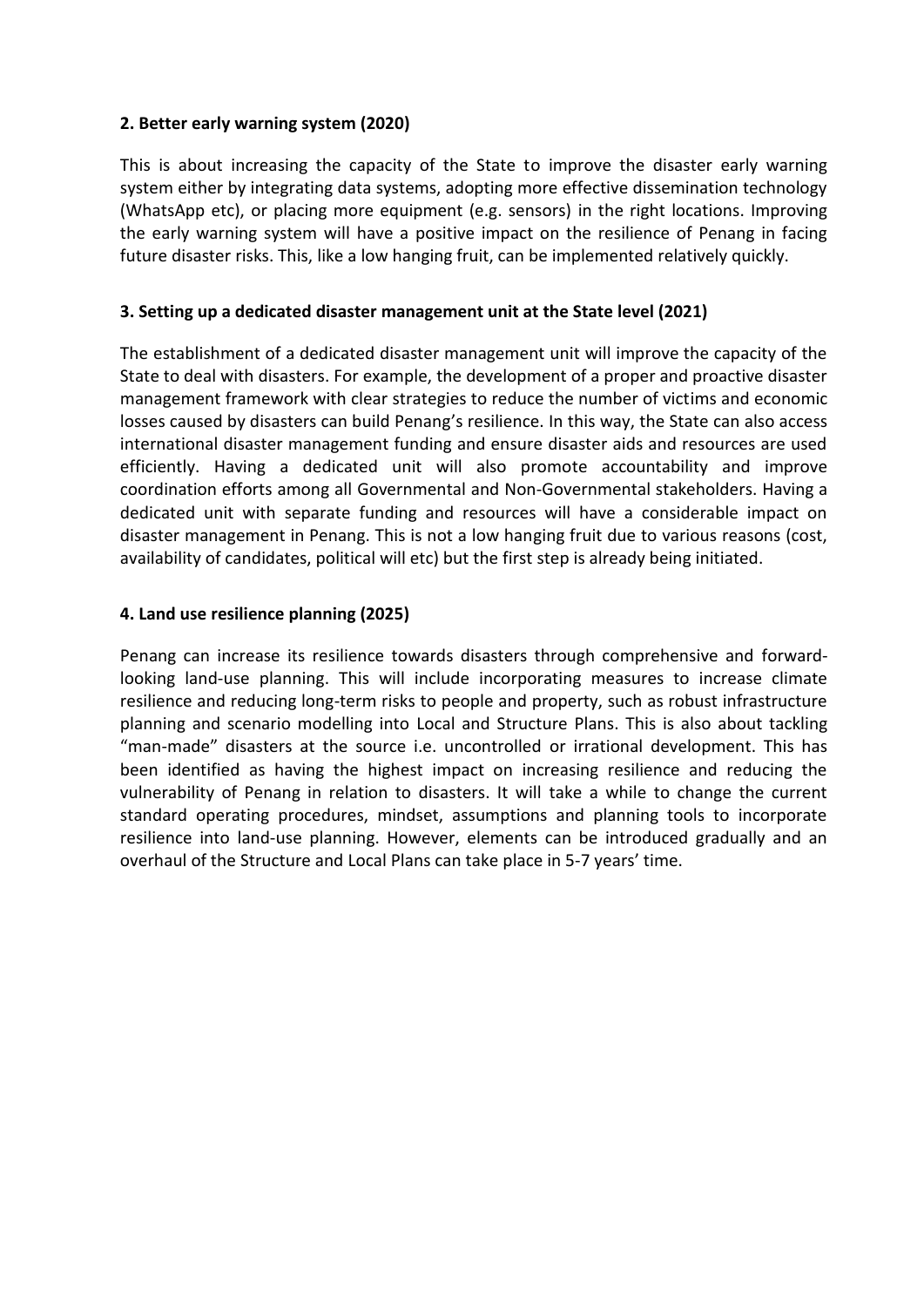# **1. Background**

#### **1.1 Penang Green Agenda 2030 and Disaster Management**

Disaster Risk Reduction and Management (DRRM) is one of the ten key focus areas identified as urgent issues in Penang. A series of serious floods and landslides have in recent years hit Penang that has caused the loss of human lives and property damage. While the Penang State Government currently focuses on carrying out major flood mitigation projects, it should also look at other non-structural measures that will help solve or ameliorate the problems at the source. This is particularly important as Penang will have to brace for the new reality of sea-level rise, serious flooding, drought, loss of species and damage to our ecosystem as an inevitable result of climate change.

The focus of the DRRM Working Group is to look for ways to increase Penang's resilience against disasters through integrated planning and reducing vulnerability. After General Election 14 (GE14), the Penang State Government should reassess its DRRM plans in order to maximize the help and support it can secure from the Federal Government to safeguard the integrity of its people, economy and environment for the coming decades. Most importantly, the Penang State Government should look into creating a more integrated and comprehensive DRRM system. In addition, the Penang State Government should take future threats from climate change seriously and make sure that existing, as well as planned infrastructure projects, are appropriately prepared for the impact. The Penang State Government should also introduce policies to govern the different phases of disasters, including pre- and post-disaster management that are currently overlooked.

#### **1.2 Current Situation**

 $\overline{a}$ 

When it comes to dealing with disasters, the Penang State Government has to follow Directive 20 issued by the National Security Council (MKN) of Malaysia in 1997. $1$  The Directive, widely known as MKN20, outlines a policy and mechanisms that govern the role and responsibility of the respective Government agencies before, during and after a disaster. It adopts a very top-down approach in relation to disaster management. The scope of MKN20 covers all types of land-based disasters, including natural and man-made disasters such as industrial accidents, floods and landslides and major transport-related accidents.

MKN20 sets out the governance structure for dealing with disasters within the Government. Generally, there are three levels of administration for disasters management. At the district level, the District Officer will chair operations for localised events that do not cross districts. If a disaster affects more than one district, the State Secretary (Setiausaha Kerajaan Negeri or SUK) will coordinate and oversee the operation at the state level. In the event of a major incident that crosses the state boundary, the operation will be chaired by the Deputy Prime Minister's Office. These three levels of administration are clearly defined and guide the coordination of various government agencies in disaster management. The Royal Malaysia Police is in charge of rescue and recovery operations at the scene of a disaster.

 $1$  Majlis Keselamatan Negara, Arahan No. 20: Dasar Dan Mekanisme Pengurusan Bencana Negara.

<sup>&</sup>lt;http://www.ump.edu.my/doc/arahan-mkn-no.20-semakan-semula-09\_02\_2013.pdf>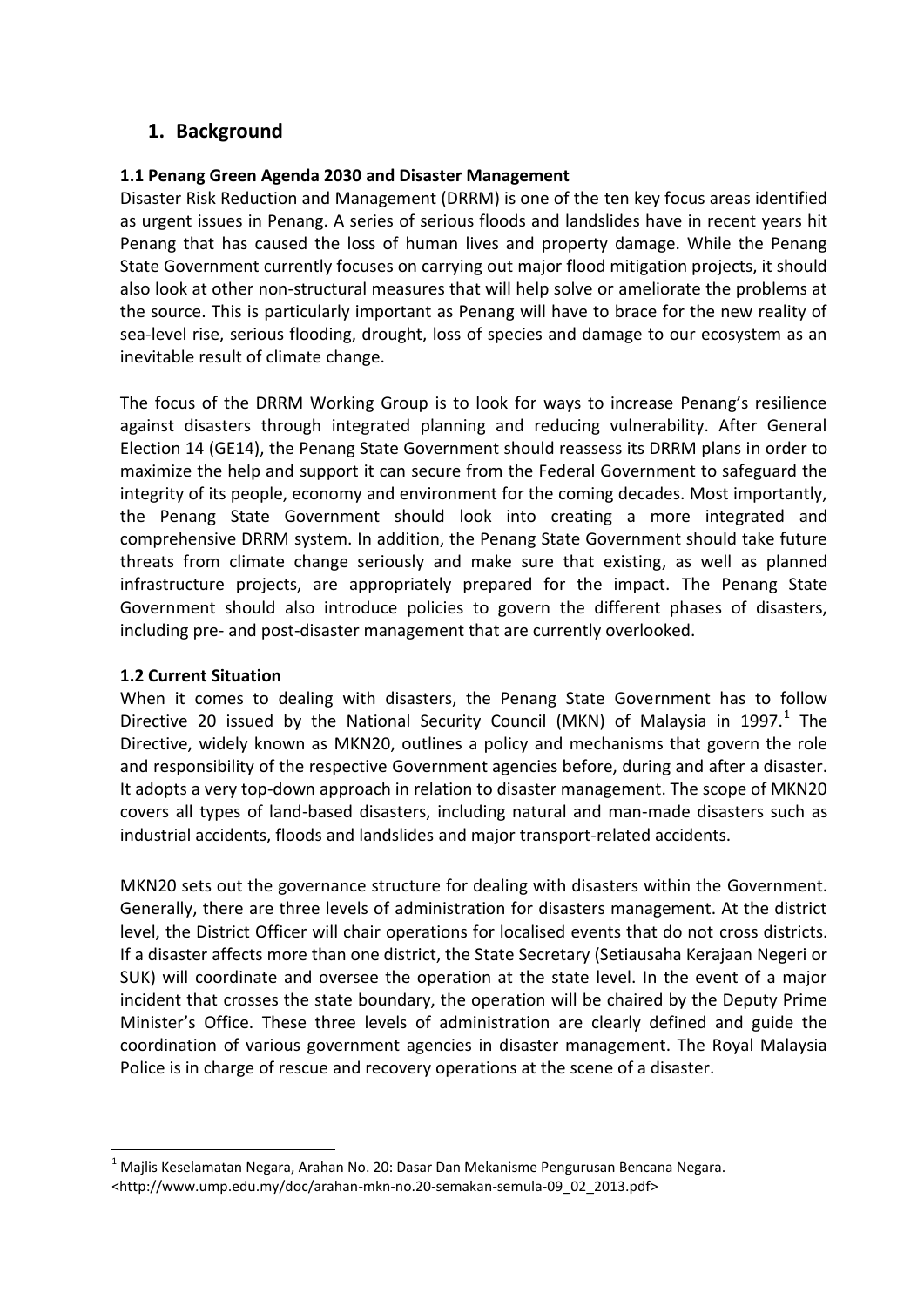At the SUK level, a small team under the Service Management Unit is in charge of the overall safety and security issue in Penang, including disaster management. As a result, the team currently only has the capacity to respond to disaster events as and when they happen. It does not have the capacity to take proactive steps such as carrying out a risk and vulnerability assessment or establishing a comprehensive disaster management strategy. There is currently also a lack of effective communication and outreach targeting the public and communities.

As the chair of the operation at the district level, the District Officer (DO) has the discretion and a range of powers to manage a disaster and can allocate resources as he or she sees fit. The DO will coordinate activities on the ground and will contact local administrative units ("Majlis Pengurusan Komuniti Kampung" (MPKK)) and provide the necessary information to take immediate action. At the SUK level, apart from coordinating efforts for cross-district disasters such as floods, it also provides monetary aid to victims of disaster through the Disaster Fund (Tabung Yayasan TYT) to compensate for property damage.

Other important agencies involved in disaster management are the Society Welfare Department (Jabatan Kebajikan Masyarakat or JKM), Meteorology Department (Jabatan Metereologi Malaysia or JMM), Department of Irrigation and Drainage (Jabatan Pengairan dan Saliran or JPS), the Fire and Rescue Department (Jabatan Bomba dan Penyelamat) and the Civil Defence Department (Angkatan Pertahanan Awam Malaysia or APM). JKM is in charge of setting up evacuation and relief centres, and coordinates the provision of necessities to victims such as food and clothing. In addition, it provides counselling services. JKM also has its own Immediate Relief Fund (Tabung Bantuan Segera or TBSN) that provides one-off monetary aid to those in need. JMM monitors and issues weather and natural disaster-related warning systems such as those for storms, typhoons and earthquakes. JPS is in charge of monitoring river water level and rainfall status to provide early warning for flood incidents. It also manages the drainage system that could ease or exacerbate Penang's vulnerability to flood. Together with the police, the Fire and Rescue Department or Bomba and APM are the first responders in a disaster.

Currently, the District Office keeps a record of all the priority buildings such as kindergartens, schools, hospitals, and low-lying buildings with a high number of vulnerable people, which is essential information during a disaster. In the event of a pending flood, low-lying houses are given immediate information so they can start preparing for it.

Despite the best efforts of all parties, management of disasters, particularly floods and landslides, still needs improvement in Penang. Various problems still occur on the ground during a disaster, including overcapacity of relief centres, lack of sanitary and cooking facilities, and delay in accessing basic necessities. These, coupled with the trauma caused by disasters, take a toll on the emotional and physical wellbeing of people affected by disasters especially the vulnerable, elderly and people with disabilities. Even when help arrives, it is not guaranteed to be distributed equally among the community, which causes resentment and dissatisfaction. The political leaning of individuals can also obstruct cooperation between community and the State, and among community members themselves.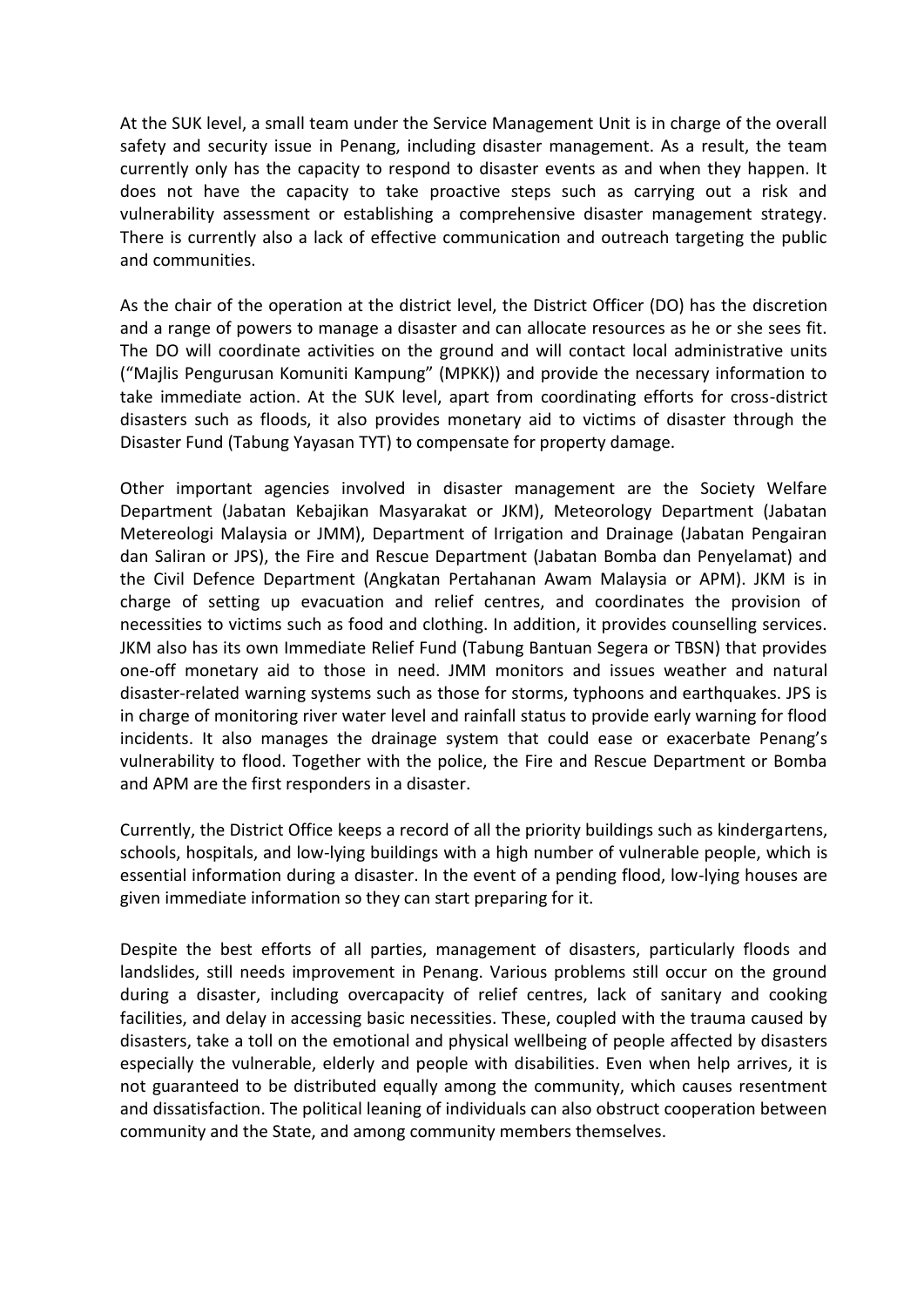# **2. Long-Term Goal**

The DRRM Working Group recommends that the State Government integrate Sendai Framework for Disaster Risk Reduction into the Government's plan on disaster management by 2030. Sendai Framework expects countries to take action to "prevent new and reduce existing disaster risk through the implementation of integrated and inclusive economic, structural, legal, social, health, cultural, educational, environmental, technological, political and institutional measures that prevent and reduce hazard exposure and vulnerability to disaster, increase preparedness for response and recovery, thus strengthen resilience".<sup>2</sup> Sendai Framework has targets covering seven areas, such as mortality, people affected, economic loss, critical infrastructure and services, disaster risk reduction strategies, international cooperation, and early warning and risk information.

The DRRM Working Group also recommends the State Government pay particular attention to a few major types of disasters that Penang suffers or will suffer from, including flood, landslide, food and water security, and sea-level rise. It also suggests that the State Government adopts indicators to measure progress on disaster management, such as direct economic losses caused by disaster and the amount the Government spends on disaster prevention and relief. However, before it can meaningfully measure any progress, Penang State Government needs to make provisions to ensure that the right data is collected and verified as currently data availability and quality is a major problem in Penang.

# **3. Main Challenges and Gaps**

#### **3.1 Institutional Challenges**

3.1.1 There is a **lack of coordination and proper communication between Government and Non-Government Entities (NGEs)**. While MKN20 establishes the governance structure or hierarchy within the Government in dealing with disasters, it does not extend beyond Government bodies. Without established protocols or guidelines in coordinating the roles of the different parties, the valuable resources and time contributed by NGEs (including Non-Governmental Organisations, trade association and local communities) are not being used optimally. For example, due to the lack of information on the "3 Ws" (who, where what), help from NGEs has either not reached the communities that need them, or help was concentrated in a few communities leaving the others feeling left out. NGEs in Penang provide valuable assistance to disaster victims ranging from food aid, clothing and shelter to psychological therapy. The Penang State Government needs to make sure that it optimally harnesses the goodwill and help of NGEs.

3.1.2 There is **no dedicated unit at the State level for disaster management**. The Service Management Unit of the SUK that is in charge of the coordination effort at the state level is overstretched. With only a small team of people, the Unit is not equipped to carry out better coordination of the different stakeholders (including NGEs), adopt a consistent and effective communication strategy, or to take proactive steps to plan and prepare for impending

 $\overline{a}$ <sup>2</sup> Sustainable Development Goals Knowledge Platform, Sendai Framework for Disaster Risk Reduction 2015–2030. <https://sustainabledevelopment.un.org/frameworks/sendaiframework>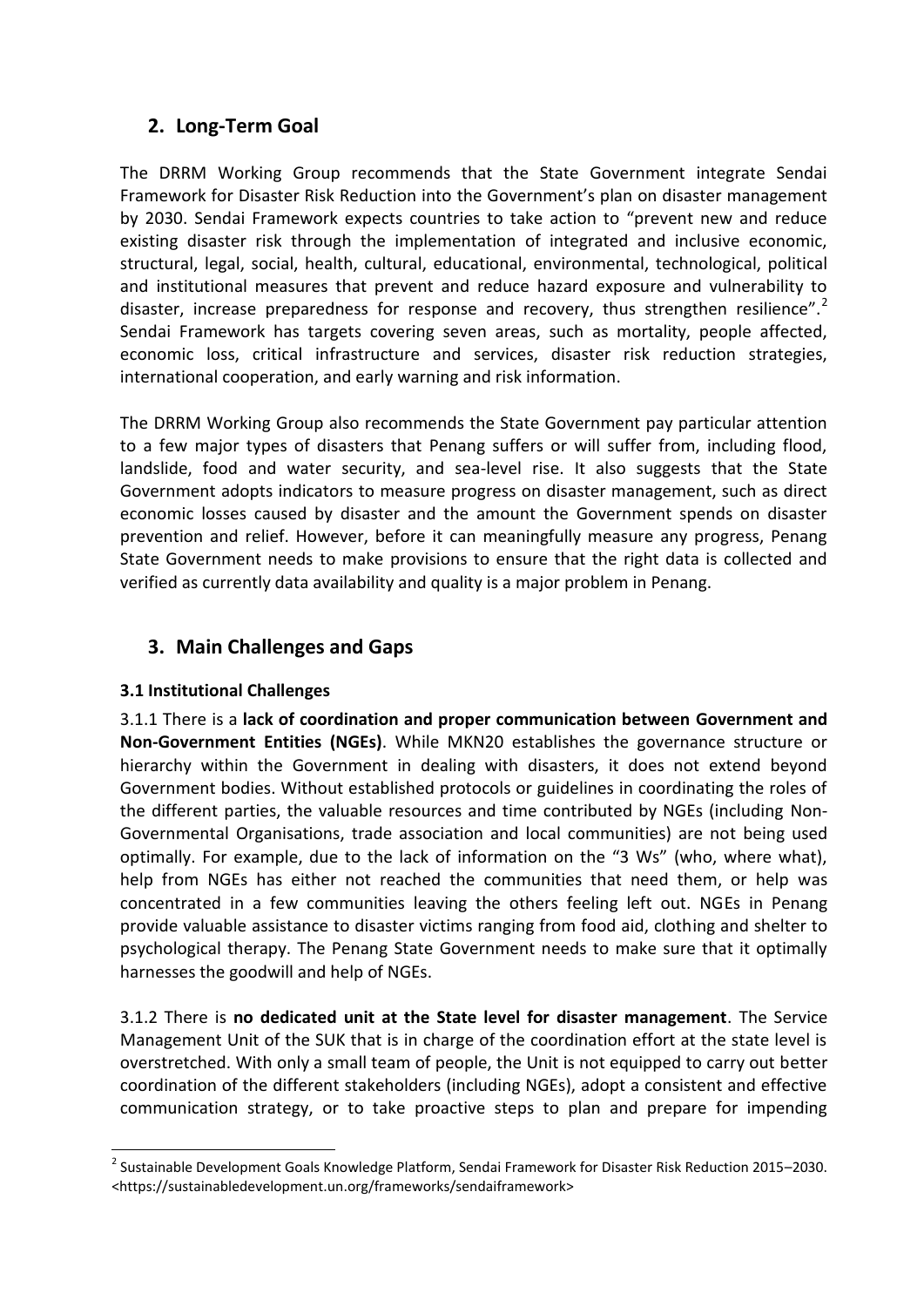threats rather than just reacting to events.

3.1.3 Penang needs good and reliable data to have a clear understanding of the current and future threats it faces as well as its vulnerability. During a disaster, decision-makers need to have access to these data in a timely fashion. Although some **information** is currently available at the District Officer level (such as the number of households, the location of priority buildings etc), it is **far from adequate for Penang to take a proactive stance in dealing with future threats**, especially in the pre- and post-disaster (long-term recovery) phases. Currently Penang does not track the number of people affected and also the economic losses caused by disasters every year. It also **does not have a centralised database**  containing information about all Non-Government stakeholders involved in disaster rescue and relief, nor their respective capacity. At the local level, there is a lack of data on the composition of local residents regarding their vulnerability.

3.1.4 Disaster management as outlined in MKN20 is a very **top-down process**. The lowest level of governance (e.g. MPKK) and local communities have limited opportunities to provide active feedback. As a result, local coordination and immediate help during a disaster can be compromised or become sub-optimal. New organisational reform to be carried out at the local level (i.e. MPKK) in 2019 will set out clear roles and profiles for each member of the local administration unit. This can potentially create capacity for a more bottom-up process provided there is sufficient funding and resources. However, there is currently no clear plan to encourage more active participation from local communities, which rely heavily on the Government to provide information and assistance.

3.1.5 In Penang, the Government's efforts and resource focus overwhelmingly on attending to events when disasters happen, and **less on pre-disaster (e.g. strategy, capacity building, outreach, education etc) and post-disaster** (e.g. long-term efforts to rebuild communities, improve resilience or relocation, provide emotional support etc).

#### **3.2 Non-Institutional Challenges**

3.2.1 Very often **disaster management does not address the root causes of disasters**. In many cases, the main cause of excessive flooding and landslides in Penang is irrational land development that paves over natural ground or cuts through slopes without addressing how excess water can be safely channelled away. In addition, existing drainage systems are unable to cater for the high volume of rainfall and construction of proper drainage systems is not always possible especially in rural areas.

3.2.2 **Public awareness and education on disaster risks and preparedness is not strong**. Currently, the lack of preparedness at a community level increases vulnerability and impedes efficient handling of crises.

3.2.3 Mitigation projects, such as flood barriers and barrage, usually involve structural engineering solutions, which can **cost hundreds of millions of ringgit**. Funding sources are usually hard to come by and disaster risk financing is still a relatively unknown concept.

3.2.4 **Political disagreements are hindering efforts on the ground**. Community members are often separated by different political views and are unwilling to work closely and proactively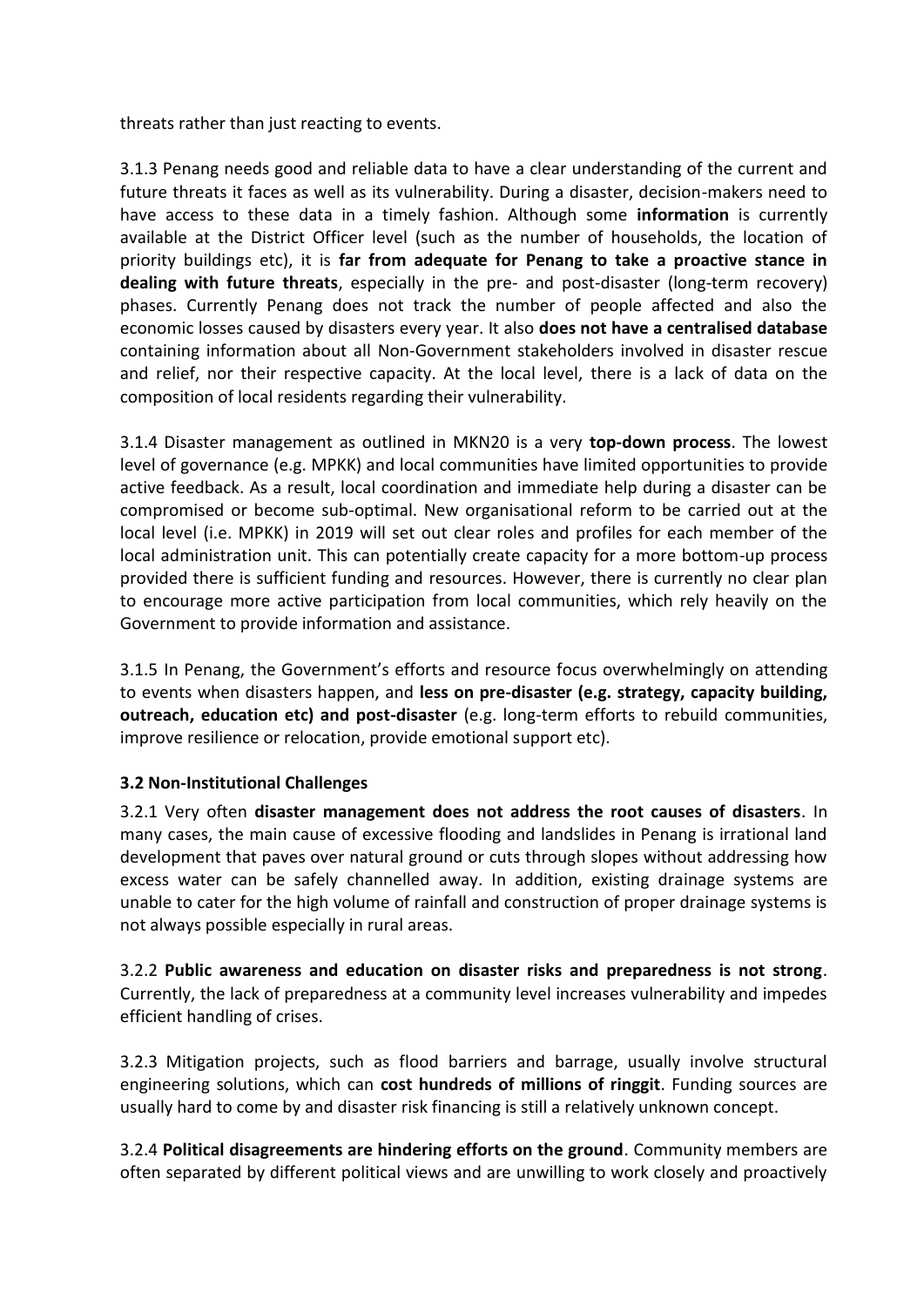in preparing for disaster. It is also impeding active involvement of men and young adults at the local administrative level (MPKK).

3.2.5 **Weather forecasts and warning capacity** of the Meteorology Department or JMM need to be enhanced. More specific and timely forecast of local weather conditions will allow more time for preparation.

# **4. Important Issues / Solutions**

#### **4.1. Governance**

4.1.1 The Government should set up a **dedicated disaster management team** within the State Government to be equipped with sufficient resources and political clout.

4.1.2 Disaster planning and strategy should take a **long-term approach** that takes into account the future impact of climate change and disaster risk.

4.1.3 Penang State Government should establish a **network that consists of Government agencies and Non-Governmental Entities** and enable an effective communication system for disaster. The network must utilise the strength of each member and conduct exercises to prepare for disaster.

4.1.4 Current monitoring and review framework should be accompanied by **strict enforcement**. At the moment monitoring and review of disaster management are not entirely effective due to resource constraints and lack of proper feedback processes, and findings are not always available and transparent to all parties.

4.1.5 To better prepare for and recover quickly from a disaster, the Penang State Government needs to create a data centre that contains all relevant information such as land use, physical characteristics of a locality, vulnerability and disaster forecast. In the near future, the SUK will introduce a Penang alert system that connects databases from various agencies e.g. MBPP, MPSP etc., which can form the basis of a **state-wide database**.

4.1.6 The State Government should improve the current standard operating procedure (SOP) to **expand the role of the lowest level of administration** e.g. MPKK as well as the local community.

- $\circ$  Utilize the role of MPKK by imposing performance index on them as well as providing the necessary guidance and training such as first aid training.
- $\circ$  Each local coordination unit or local emergency response team should be equipped with basic instruments and provisions to deal with a disaster. Currently, the lack of individual profile at the local administrative level means it is unclear who will be in charge of the equipment, capacity building etc.
- $\circ$  MPKK, especially those that face a high risk of disaster, should have direct access to the most up-to-date information and early warnings.

4.1.7 Both the State and Local Governments should explore how **Penang's Smart City Initiative** can enhance disaster preparedness and management systems. Currently, the Smart City Initiative is already working with the SUK to connect data for the use of disaster alert and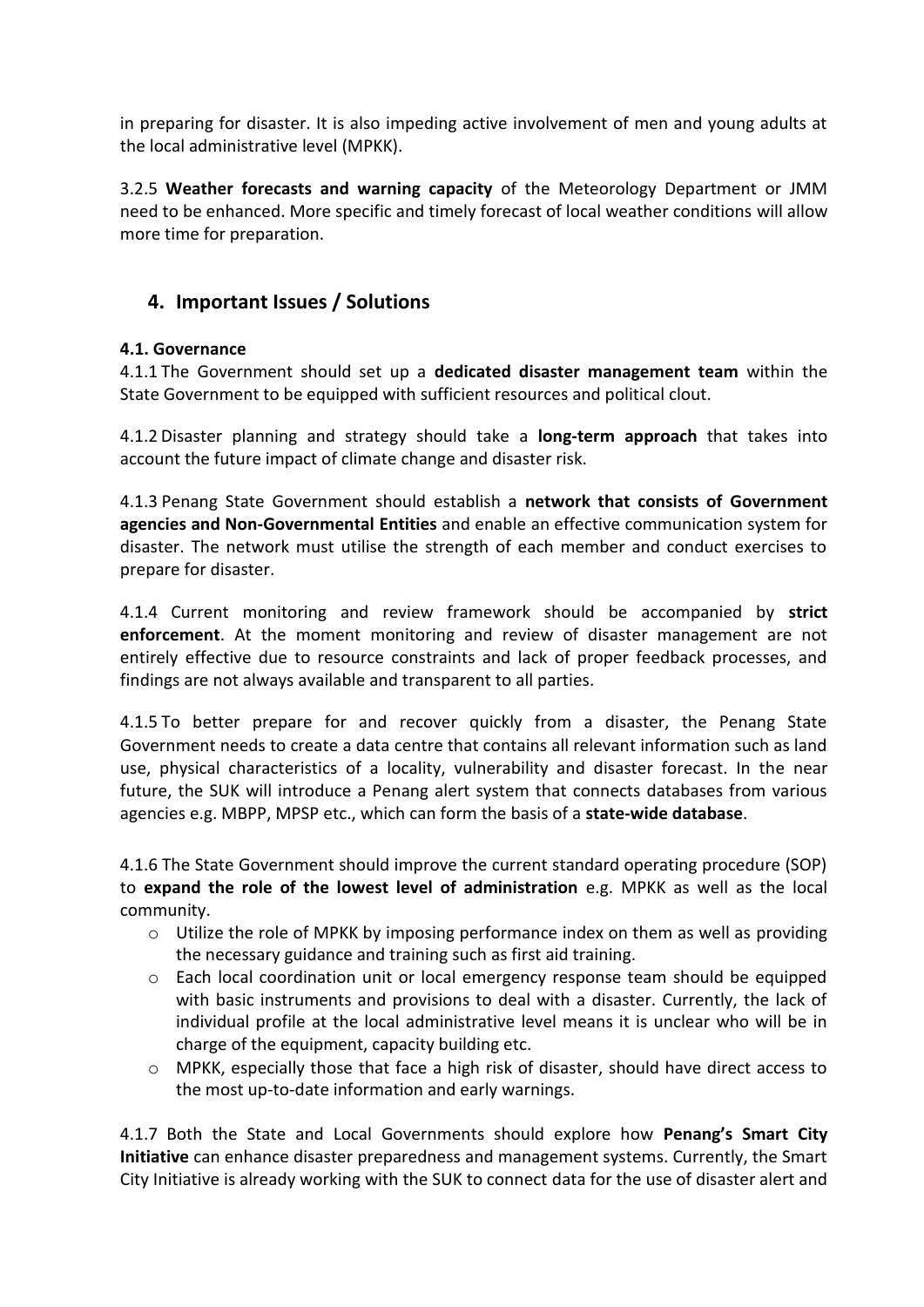management.

4.1.8 The State Government should explore **alternative funding** opportunities (e.g. disaster risk financing) for disaster preparedness and mitigation instead of relying solely on the State and Federal budgets. In general, prevention and mitigation are usually cheaper than correction.

4.1.9 The State Government should adopt a **State Disaster Risk Reduction Strategy**. Although it is relatively straightforward to draft a Strategy, implementation will be challenging especially in the absence of a dedicated unit for disaster management, as there are many agencies to manage and monitor.

#### **4.2. General Capacity Building**

4.2.1 Penang State Government should work with the Federal Government and third parties to **improve the capacity of the Meteorological Department** to provide timely weather forecasting and conditions. To start with, it is essential to have a clear understanding of what Penang requires from the Meteorological Department to create a robust disaster management regime.

4.2.2 Penang State Government should conduct "**resilience auditing**" to identify current and future "shocks and stresses" Penang faces so that it can produce a meaningful resilience strategy to help Penang prepare for future threats.

4.2.3 The State Government can upgrade its **early warning system** through improving data connectivity next year. However, to make it sustainable, the State needs to make sure that it carries out regular upgrade and maintenance of sensors etc, which inevitably would require cost and manpower.

#### **4.3 Increasing Resilience (Land Use and Infrastructure Planning)**

4.3.1 Penang's land use should incorporate **"nature-sensible" or "disaster-mindful" planning**  that takes into account Penang's physical characteristics as well as natural and built elements (e.g. rainfall, water flow etc) so that the risks each land use development faces are known beforehand and are properly mitigated. For example, factories producing hazardous waste should not be near residential areas or essential water or food sources.

4.3.2 When assessing the social and environmental impact of projects, especially in high-risk areas, the **cumulative impact of development** in the locality needs to be taken into account instead of just focusing on the impact of that particular development. Individually, land development may not have a huge impact on its surrounding but if taken collectively, they can increase disaster risk (e.g. flood, landslide etc) substantially to the locality.

4.3.3 The State Government should take a proactive stance in dealing with disaster risks especially flood and landslide. It should draw up a **multi-faceted map** of Penang that highlights the vulnerability and disaster risks of different localities. It also needs to improve the study of its rivers, streams, catchment areas, and slope conditions. Macro-level planning must show **disaster-prone areas and disaster "hotspots".** Once the medium to high risk areas are identified, the State Government must monitor these areas (e.g. low lying areas, slope land) consistently and the risks they face.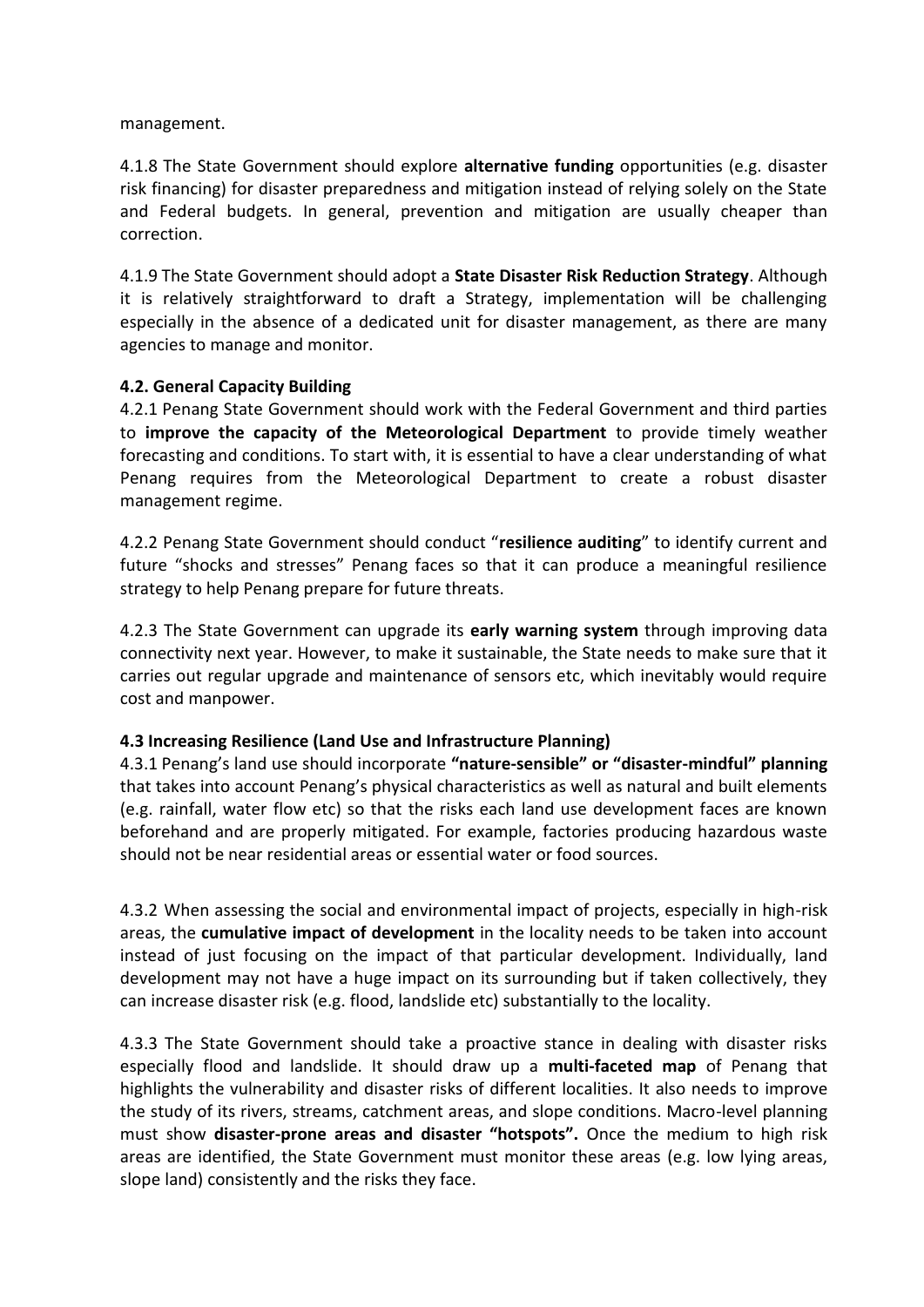4.3.4 **Infrastructure planning and construction** in Penang has to take a long-term approach and be subjected to **vigorous disaster risk-testing**. Planners need to make sure that Penang's crucial infrastructure is adapted to future climate change risks (e.g. right infrastructure built at the right place) and properly safeguarded against disasters.

4.3.5 To increase the resilience of Penang to disasters and the impact of future climate change, the State Government needs to make sure Penang's **food and water sources are safeguarded** and local biodiversity is protected. This will improve the chances of a recovery after disaster.

4.3.6 Land use planning in Penang should carry out **scenario modelling** in order to identify the development pathway or pattern least risky to local communities, economy and infrastructure.

#### **4.4 Reducing Social Vulnerability**

4.4.1 The Government needs to carry out a **public awareness and education campaign** on disaster management. Awareness by the public on the causes and impact of disasters, as well as the course of actions to be taken during and after a disaster is very important in helping Penang to deal with disasters effectively.

- $\circ$  The Government can improve the preparedness of and trust building with the public through education and capacity-building workshops. To raise awareness of disaster risks and how to prepare for them is a shared responsibility among Government, Non-Government Entities and local community.
- o Communities should be empowered to deal with an emergency through better early warning systems and the availability of local emergency response teams.
- o Create opportunities for young people to assist during disasters. The availability of such programmes has so far reduced local complaints due to higher awareness and the local community valuing a direct involvement in disaster management.

4.4.2 The Government should also work with Non-Government Organisations (NGOs) to build **capacity building programmes for NGOS and NGEs** on how to improve coordination between stakeholders for pre-, during and post-disaster stages. In addition, better communication of the Government's disaster management SOP with NGOs and NGEs will lead to closer working relationships with Government.

4.4.3 The Government should work with local communities to **identify vulnerable households and individuals** and all first responders should have access to such information. Assistance for these households or individuals may need to be prioritised because of their specific conditions (which can include bedridden patients, people with mobility issues and those unable to communicate or operate mobile phones).

4.4.4 The Government should utilise **local knowledge** in relation to preparing for and dealing with disaster. It should also introduce policy to build a **bottom-up approach** to allow local communities to take on a more active role in managing disasters. Local communities have a better understanding of local vulnerabilities as well as resources that they can use during a disaster. The Government should also invest in community training to increase the capacity of local actors.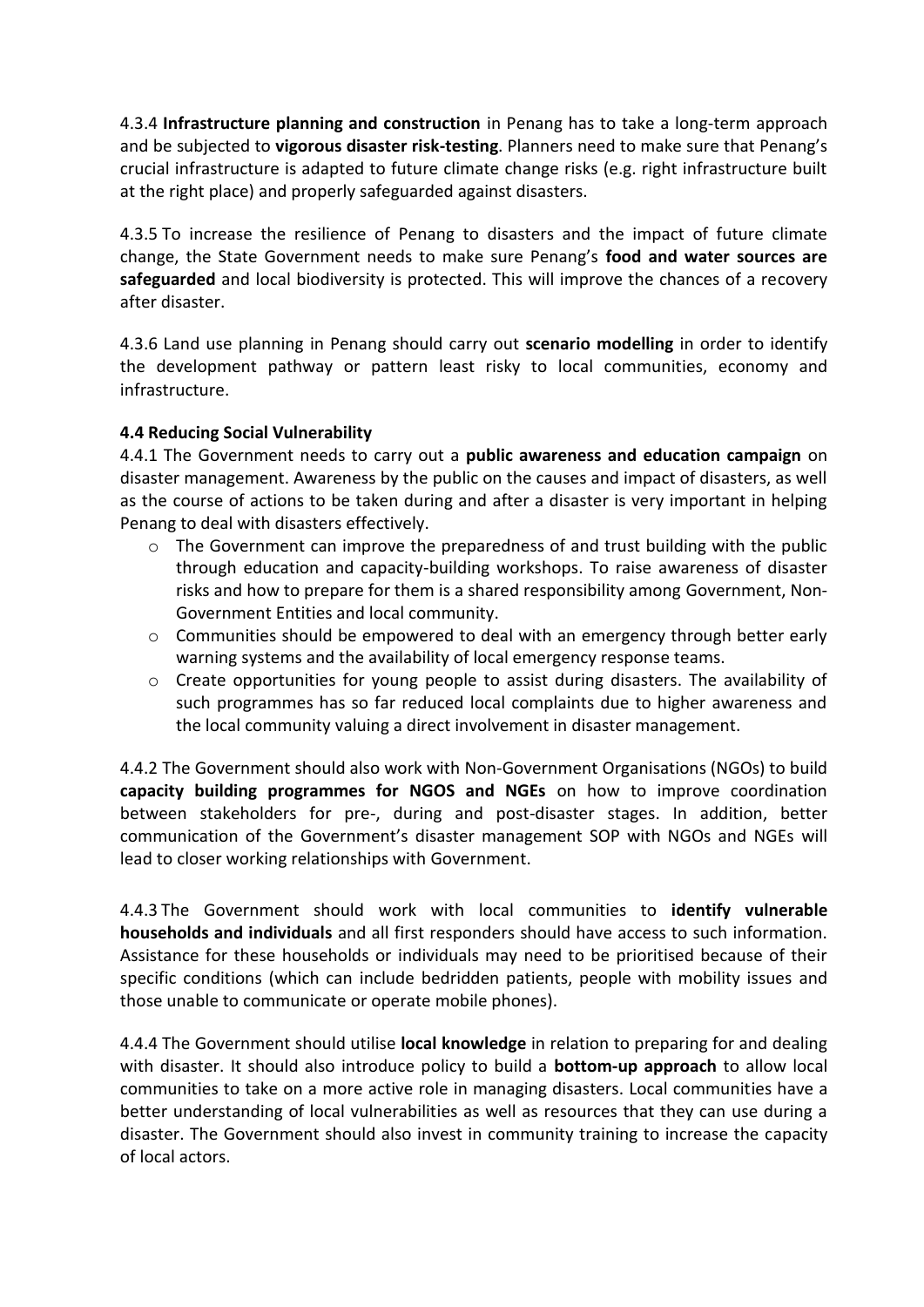4.4.5 The Government should work hand-in-hand with local communities to **overcome political divide and create common trust** and understanding between community members and between community and the Government. This can be done through more direct outreach, community training and programmes, and utilising the power of youth.



# **5. Major Policy Recommendations and Milestones**

# **1. Programme to Increase Public Awareness and Education (2020)**

This is about raising the awareness and educating the public about disaster risks Penang faces and more importantly what to do during a disaster. This can be done through the formal education system (schools etc) as well as capacity building courses and training in vulnerable areas. It will have a considerable impact on reducing the vulnerability of Penang and its inhabitants if the public are more aware of the disaster risks and are well prepared. This will also make the work of emergency services more effective. This is a low hanging fruit that can be implemented quite quickly.

#### **2. Better Early Warning System (2020)**

This is about increasing the capacity of the state to improve disaster early warning system either by integrating data systems, adopting more effective dissemination technology (WhatsApp etc), or placing more equipment (e.g. sensors) in the right locations. Improving the early warning system will have a positive impact on the resilience of Penang in facing future disaster risks. This is a low hanging fruit that can be implemented relatively quickly.